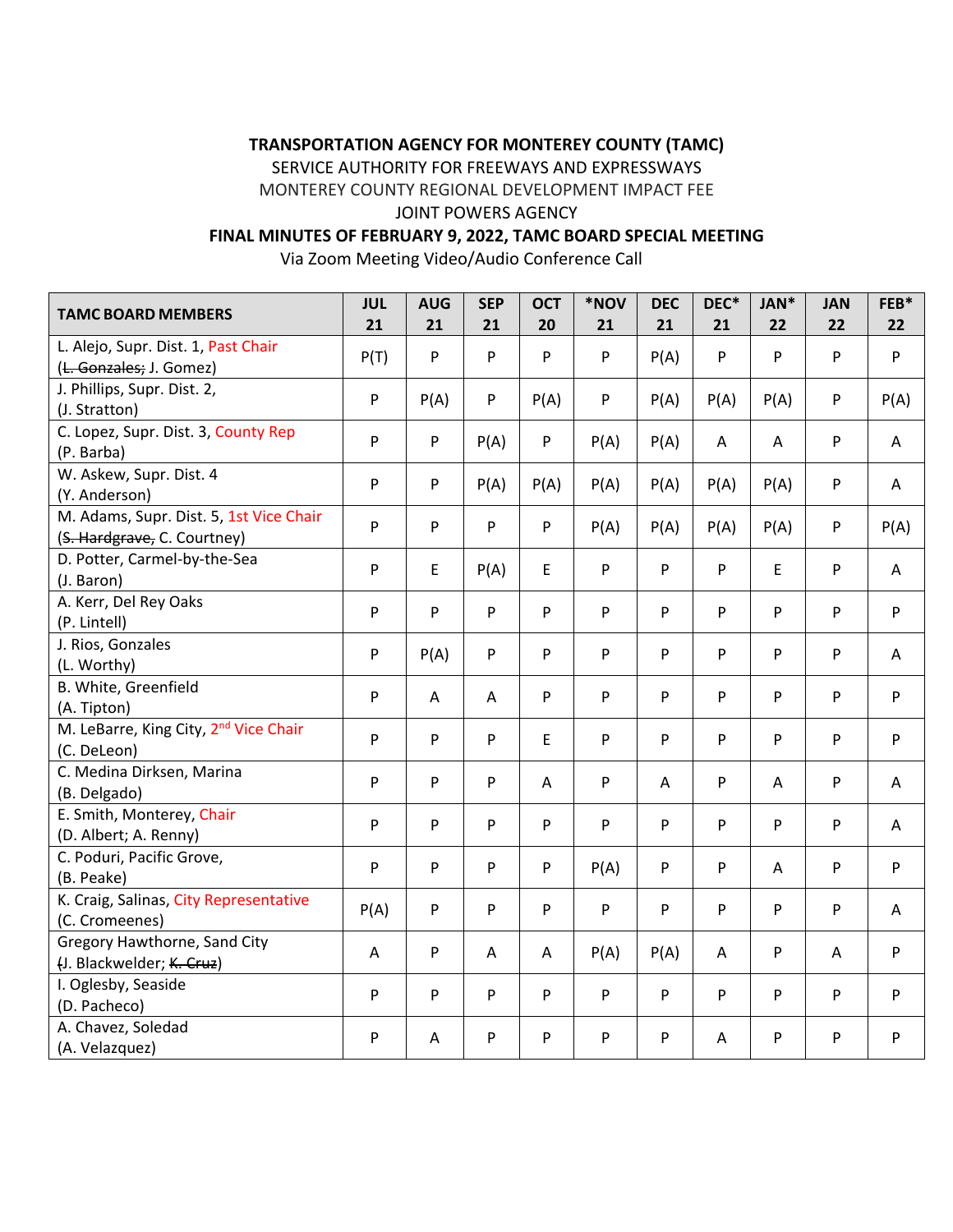|                                                                          | <b>JUL</b> | <b>AUG</b> | <b>SEP</b> | <b>OCT</b> | *NO                | <b>DEC</b>   | DEC* | JAN*        | <b>JAN</b> | <b>FEB</b> |
|--------------------------------------------------------------------------|------------|------------|------------|------------|--------------------|--------------|------|-------------|------------|------------|
| <b>Ex Officio Members:</b>                                               | 21         | 21         | 21         | 20         | $\mathsf{V}$       | 21           | 21   | 22          | 22         | 22         |
|                                                                          |            |            |            |            | 21                 |              |      |             |            |            |
| M. Twomey, AMBAG                                                         | P          | P(A)       | P          | A          | A                  | P            | A    | A           | P          | A          |
| (H. Adamson, B. Patel, S. Vienna)                                        |            |            |            |            |                    |              |      |             |            |            |
| T. Gubbins, Caltrans, Dist. 5                                            |            |            |            |            |                    |              |      |             |            |            |
| (S. Eades, O. Monroy Ochoa, J. Olejnik,                                  | E          | P(A)       | P(A)       | A          | A                  | P            | Α    | Α           | P(A)       | Α          |
| K. McClendon)                                                            |            |            |            |            |                    |              |      |             |            |            |
| R. Stedman,                                                              | E          | P          | P          |            |                    |              |      |             |            |            |
| Monterey Bay Air Resources District<br>(A. Romero, D. Frisbey, A. Clymo) |            |            |            | A          | A                  | P            | A    | A           | P(A)       | Α          |
| B. Sabo, Monterey Regional Airport                                       |            |            |            |            |                    |              |      |             |            |            |
| <b>District</b>                                                          | E          | P          | P          | A          | A                  | P            | A    | A           | P          | A          |
| C. Sedoryk, Monterey-Salinas Transit                                     |            |            |            |            |                    |              |      |             |            |            |
| (L. Rheinheimer, M. Overmeyer)                                           | E          | P(A)       | P          | A          | A                  | $\mathsf{A}$ | A    | A           | P(A)       | A          |
| Aurelio Gonzalez-Gomez, Watsonville                                      | E          | Α          | Α          | A          | Α                  | A            | Α    | A           | A          | A          |
| E. Ochoa, CSUMB                                                          |            |            |            |            |                    |              |      |             |            |            |
| (A. Lewis, L. Samuels)                                                   | E          | Α          | A          | Α          | A                  | A            | A    | Α           | Α          | A          |
|                                                                          |            |            |            |            |                    |              |      |             |            |            |
|                                                                          |            |            |            |            |                    |              |      |             |            |            |
|                                                                          | <b>JUL</b> | <b>AUG</b> | <b>SEP</b> | <b>OCT</b> | *NO                | <b>DEC</b>   | DEC* | JAN*        | <b>JAN</b> | <b>FEB</b> |
| <b>TAMC STAFF</b>                                                        | 21         | 21         | 21         | 20         | $\mathsf{V}$<br>21 | 21           | 21   | 22          | 22         | 22         |
| D. Bilse, Principal Engineer                                             | E          | E          | P          | E          | E                  | P            | E    | E           | P          | E          |
| T. Burke-Vasquez, GO831 Coordinator                                      | E          | P          | P          | E          | E                  | P            | E    | E           | P          | E          |
| D. Delfino, Finance Officer/Analyst                                      | E          | E          | P          | E          | E                  | P            | E    | E           | P          | E          |
| R. Goel, Dir. Finance & Administration                                   | P          | P          | P          | P          | E                  | P            | E    | E           | P          | E          |
| A. Green, Principal Trans. Planner                                       | E          | P          | P          | E          | E                  | P            | E    | E           | P          | E          |
| K. Hansen, Legal Counsel                                                 | P          | P          | P          | P          | P                  | P            | P    | E           | P          | E          |
| A. Hernandez, Transportation Planner                                     |            | P          | P          | E          | E                  | P            | E    | P           | P          | E          |
| M. Montiel, Administrative Assistant                                     | E          | P          | P          | E          | P                  | P            | E    | E           | P          | E          |
| T. Muck, Executive Director                                              | P          | P          | P          | P          | P                  | P            | P    | P           | P          | P          |
| E. Rodriguez, Clerk of the Board/                                        | E          | P          | E          | P          | $\mathsf E$        | P            | P    | ${\sf P}$   | P          | P          |
| Senior Administrative Assistant                                          |            |            |            |            |                    |              |      |             |            |            |
| J. Strause, Transportation Planner                                       |            |            |            |            |                    | P            | P    | P           | P          | E.         |
| L. Terry, Accountant Assistant                                           | E          | P          |            | E          | E                  | E            | E    | E           | P          | E          |
| C. Watson, Dir. of Planning                                              | E          | P          | P          | E          | E                  | P            | E    | E           | P          | E          |
| L. Williamson, Senior Trans. Engineer                                    | E          | P          | P          | E          | E                  | P            | E    | Ε           | P          | E          |
| T. Wright, Community Outreach                                            | E          | P          | P          | E          | E                  | E            | E    | E           | P          | E          |
| M. Zeller, Dir. of Programming &                                         | E          | P          | P          | P          | P                  | P            | P    | $\mathsf E$ | P          | P          |
| Project Delivery                                                         |            |            |            |            |                    |              |      |             |            |            |

# **OTHERS PRESENT**